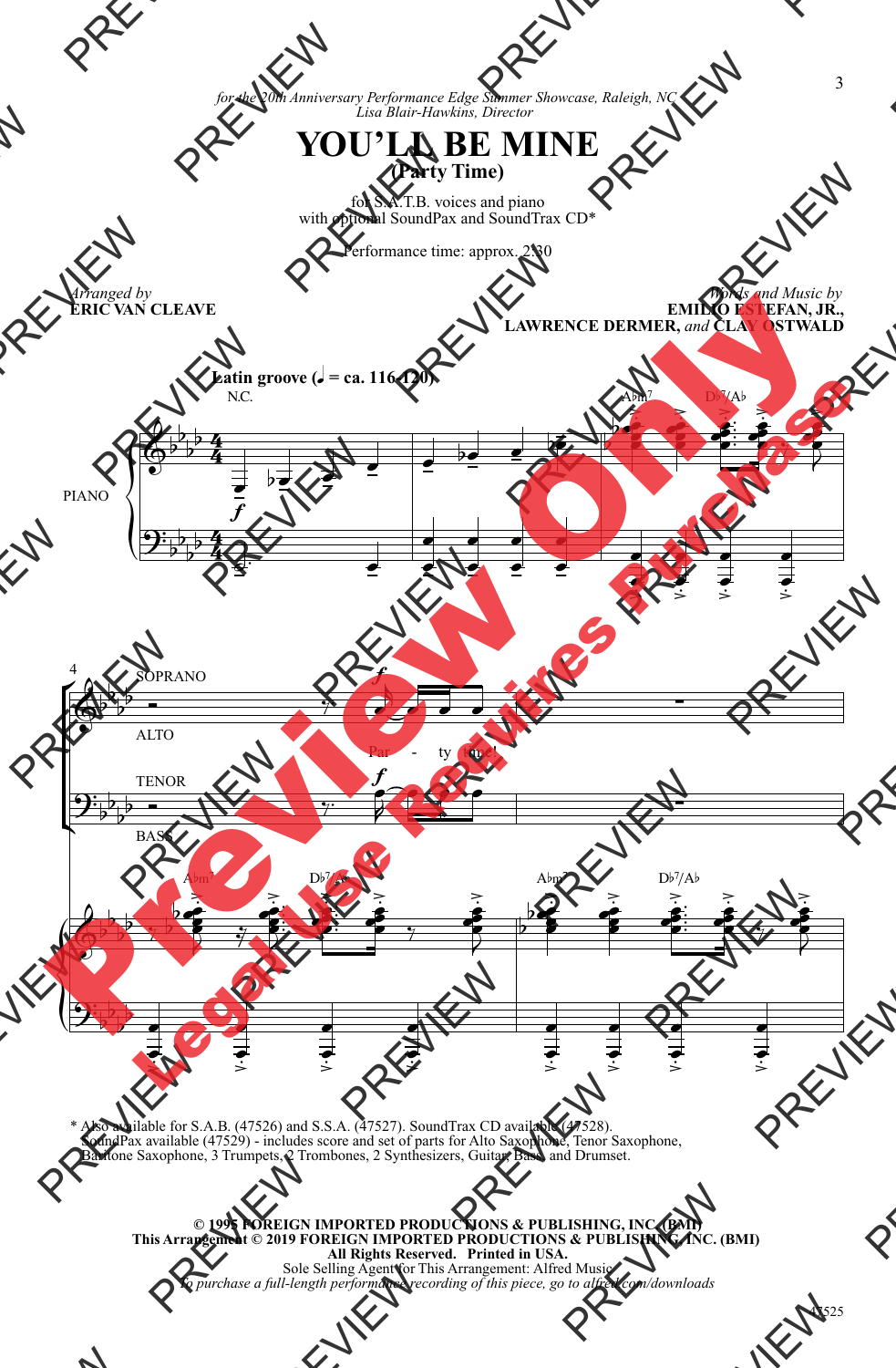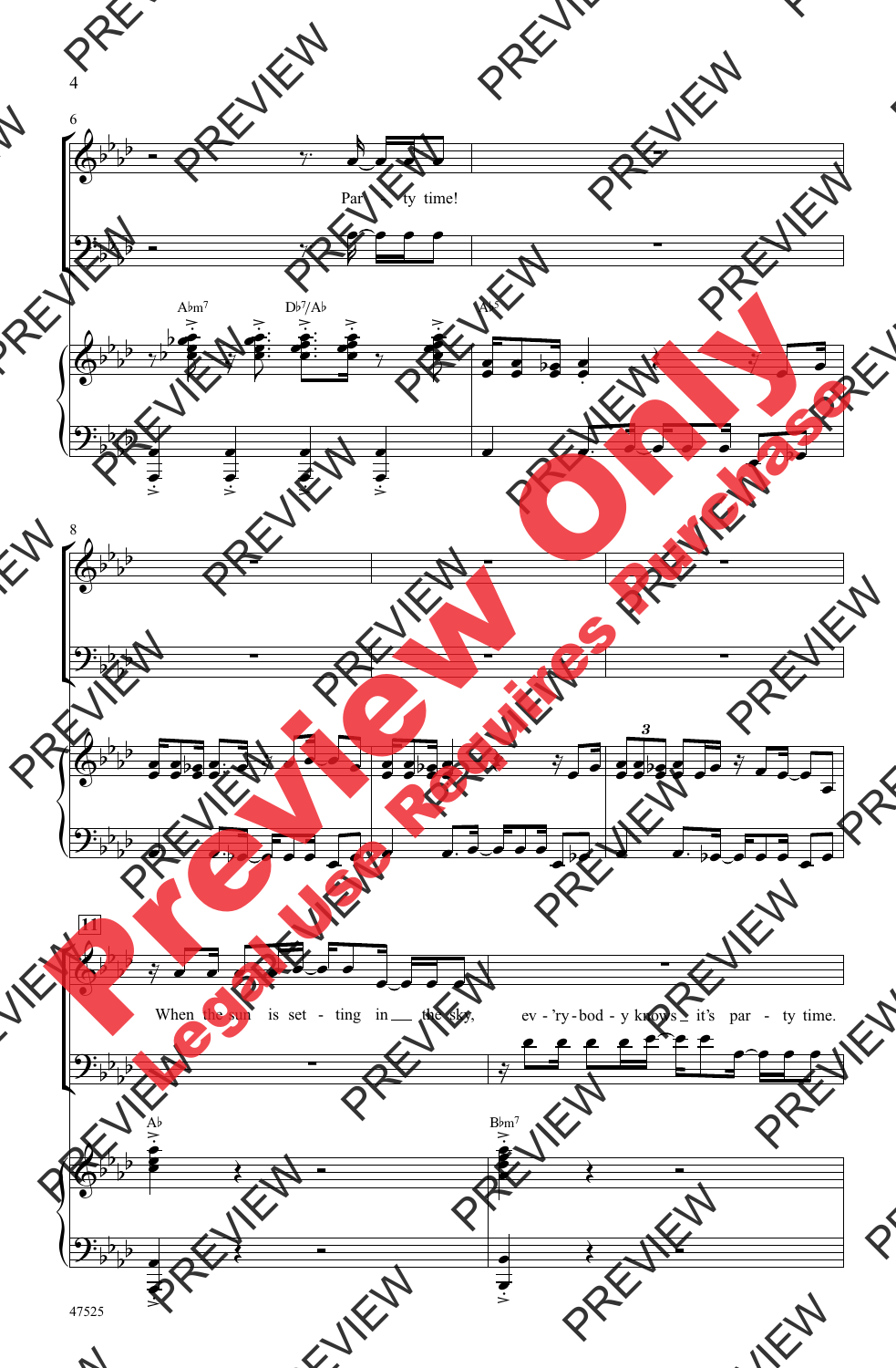

47525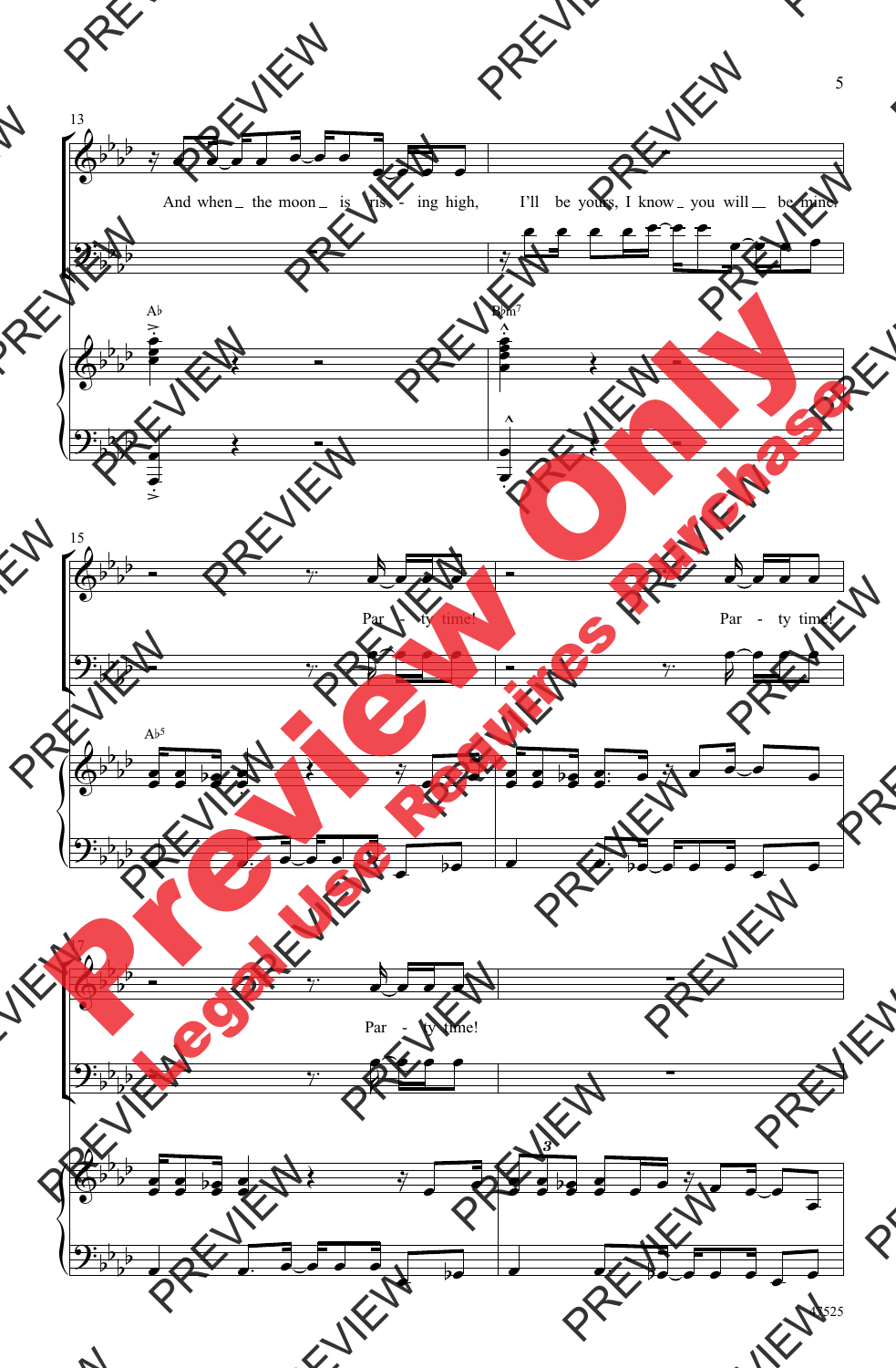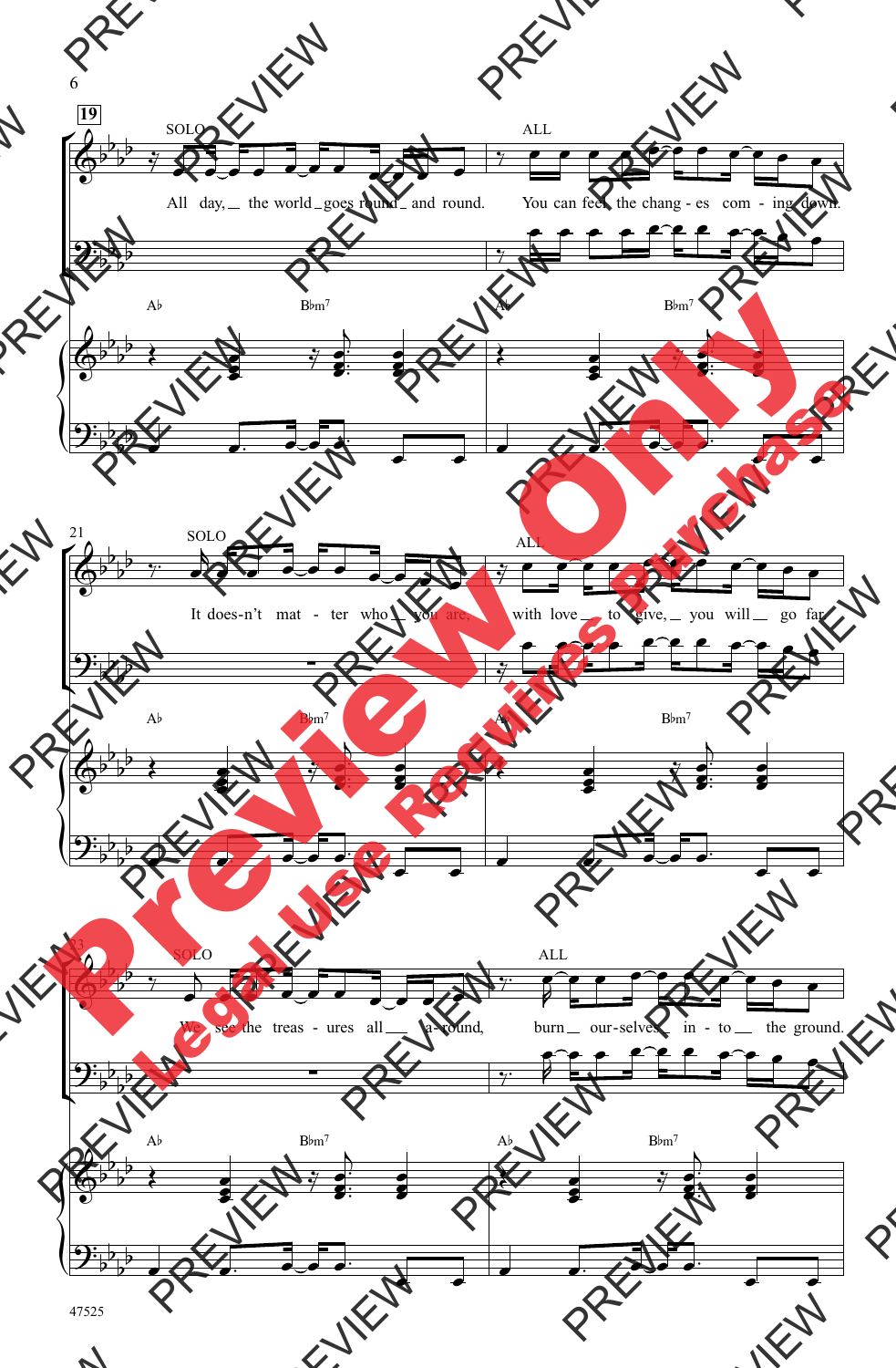

47525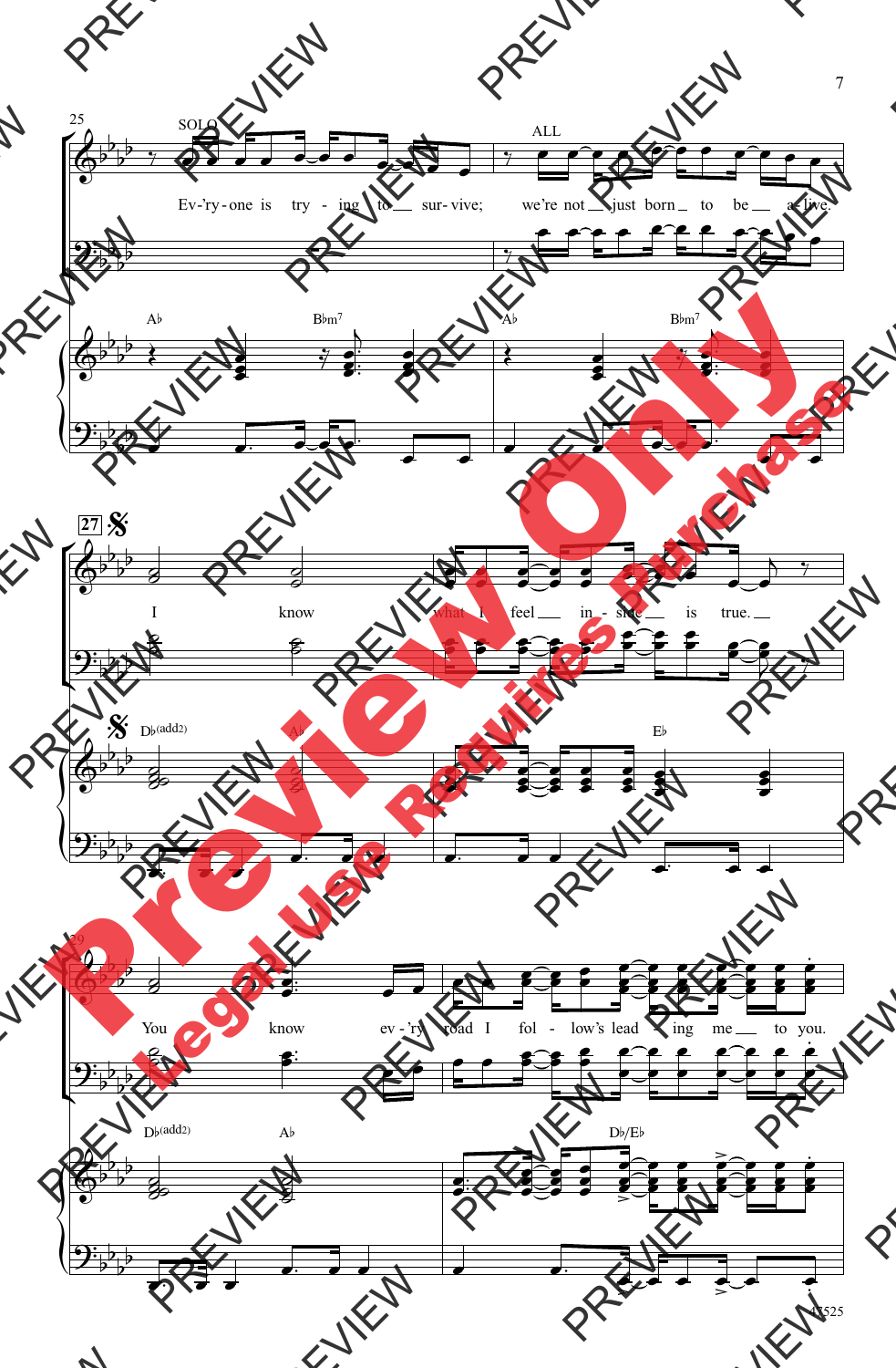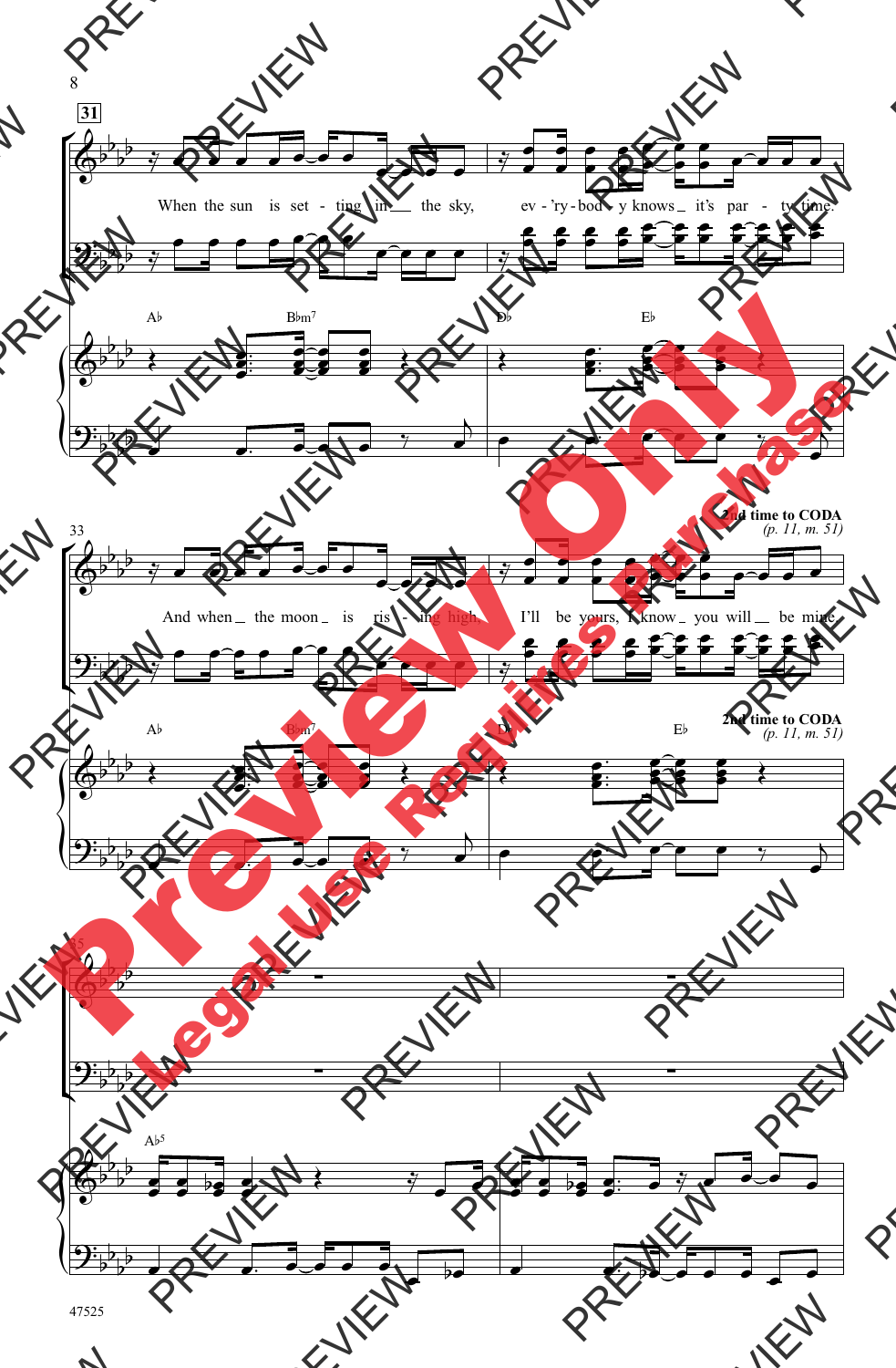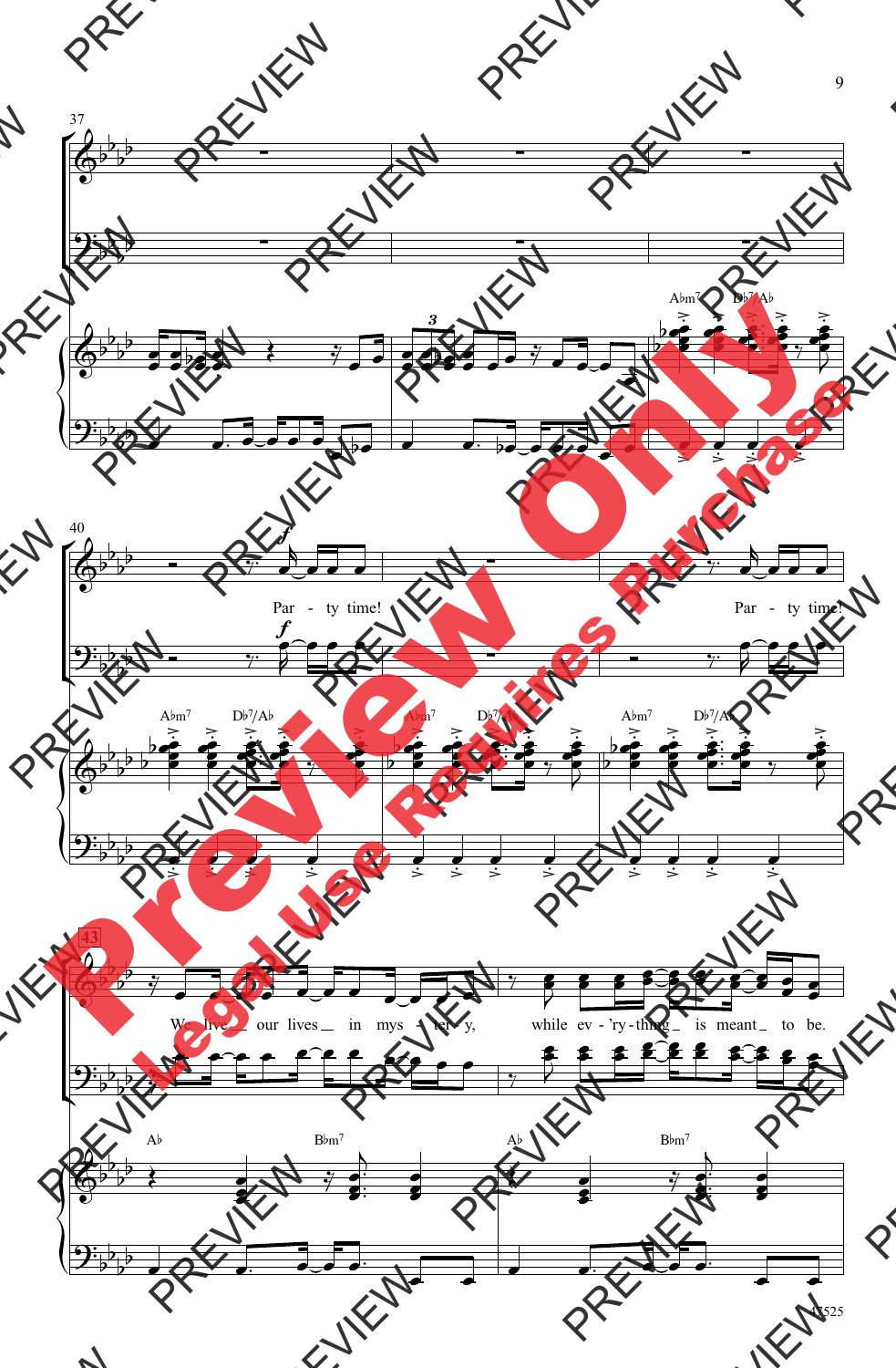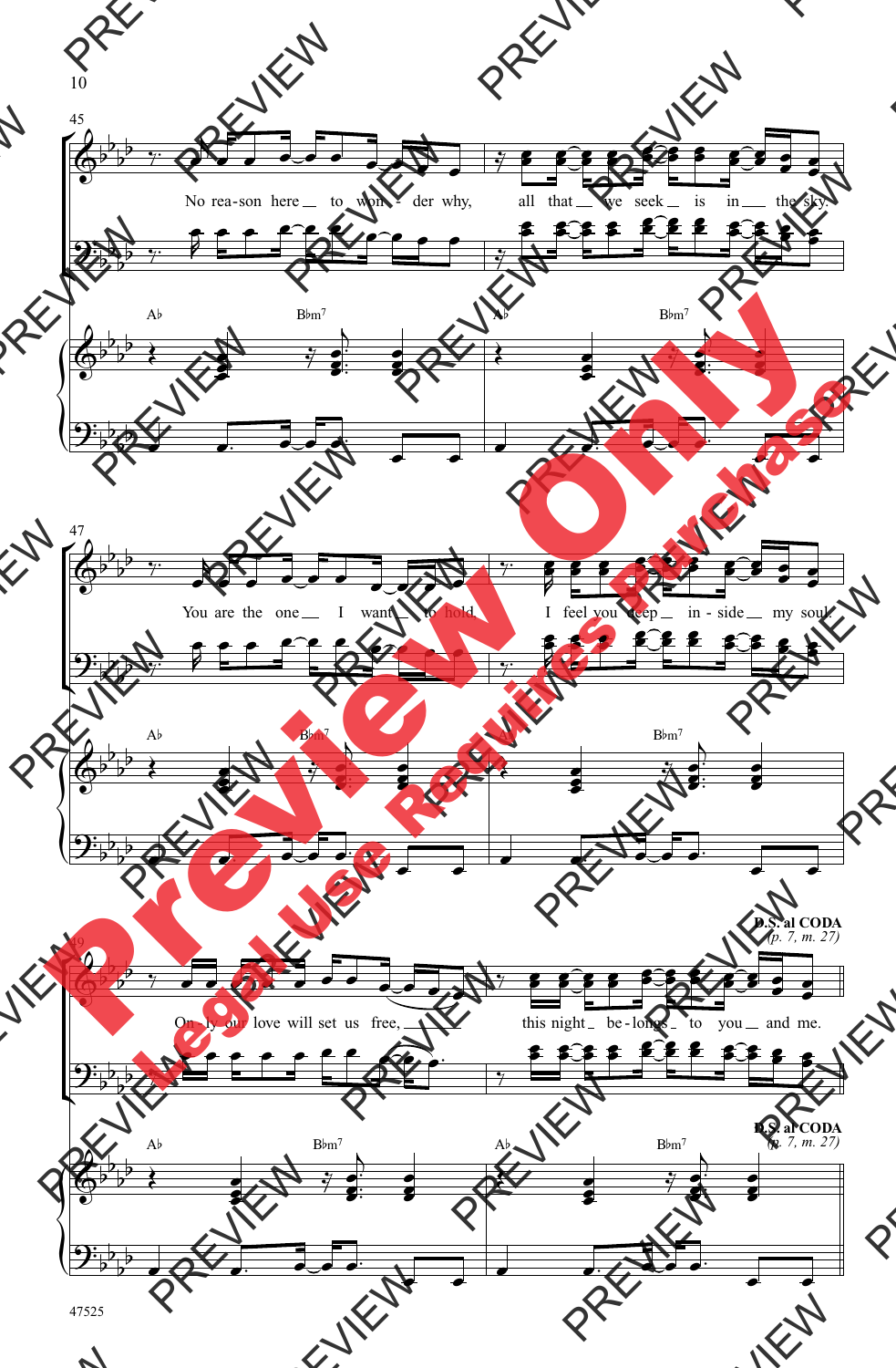